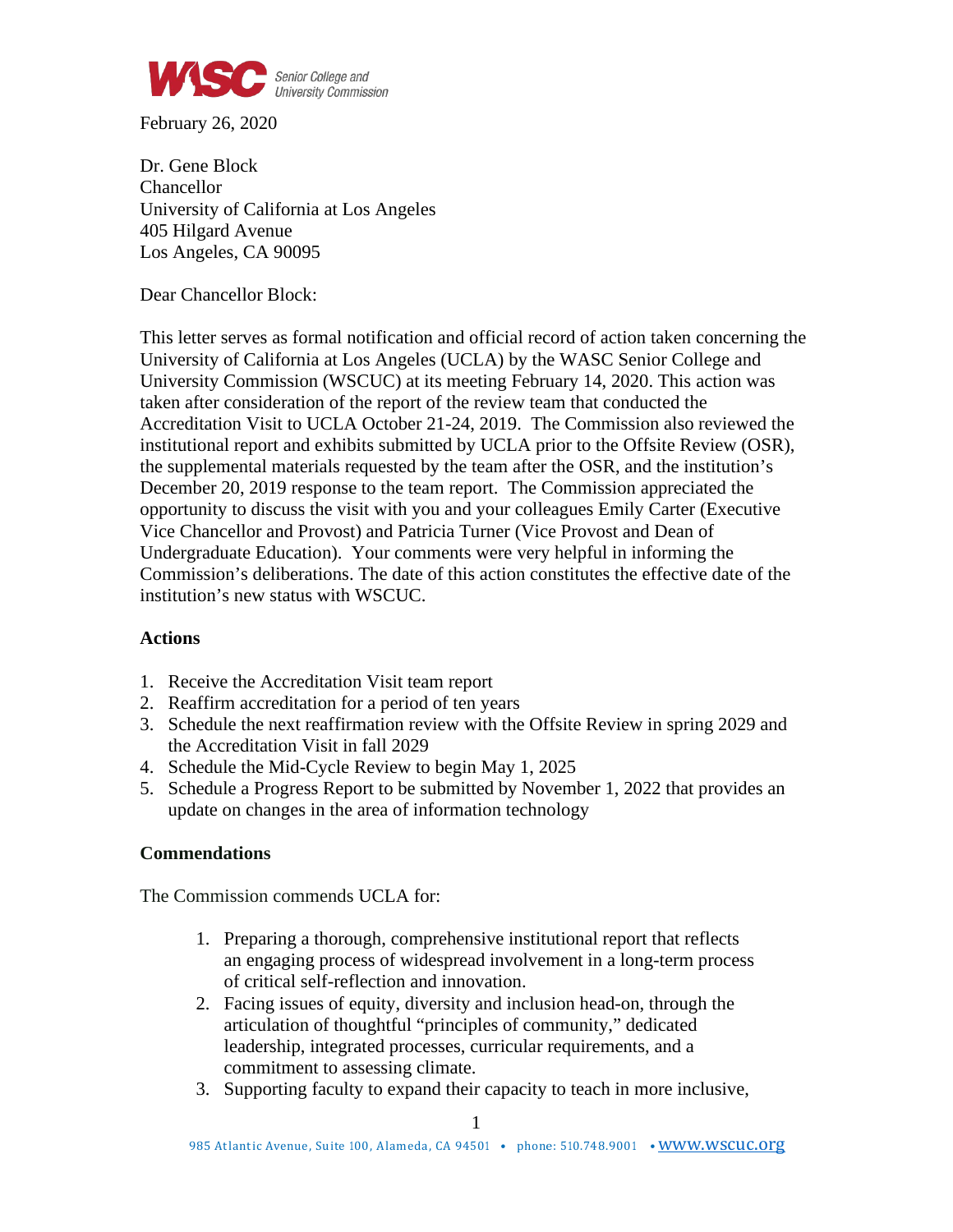culturally relevant ways and to enact active, engaging pedagogy that supports students and their learning and makes a demonstrable improvement in the quality of teaching. What is particularly impressive is the extent to which faculty genuinely engage in their own capacity building experiences as a result of these efforts and are committed to creating sustainable long-term change.

- 4. Focusing significant attention and care for undergraduate students and their success, in particular, sustaining a high six-year graduation rate of 91% during a 14-year period where the number of undergraduates increased from 27,120 to 31,346. During this time period, the fouryear graduation rate increased in a remarkably consistent manner.
- 5. Responding to the needs of an impressively diverse and talented student body through a variety of programs and support services, especially the emphasis on student health and wellbeing, including the Healthy Campus Initiative and the Depression Grand Challenge.
- 6. Establishing a data-rich, evidence-informed culture through systematic surveys, dashboards, analyses, and a commitment to using information to assess and improve the student experience, faculty diversity and pedagogical practice.
- 7. Successfully mitigating the reduction in state funding and the negative impact of re-benching through use of non-resident tuition, revenue generation from self-supporting programs and IP commercialization, and targeted efficiency measures. The Centennial Campaign achieved a remarkable fundraising amount of \$4.4 billion by the time of the report. These efforts have enabled UCLA to work from a position of relative strength and to make thoughtful investments in areas that will contribute to its financial sustainability.

## **Recommendations**

The Commission requires the institution to respond to the following issues:

- 1. Given the many changes underway at UCLA, including plans to introduce a new budget model that is not well understood, ensure that efforts are successful by:
	- a. Deeply engaging with key stakeholders;
	- b. Adjusting the pace to reflect change readiness and the multiplicity of initiatives;
	- c. Assuring transparency;
	- d. Responding to feedback as needed.

(CFRs 3.7, 4.7) The Commission appreciated learning that UCLA is exploring ways to assess key stakeholders' change readiness regarding the new budget model and financial system implementation.

2. Continue to work in the area of equity, diversity and inclusion with a focus on: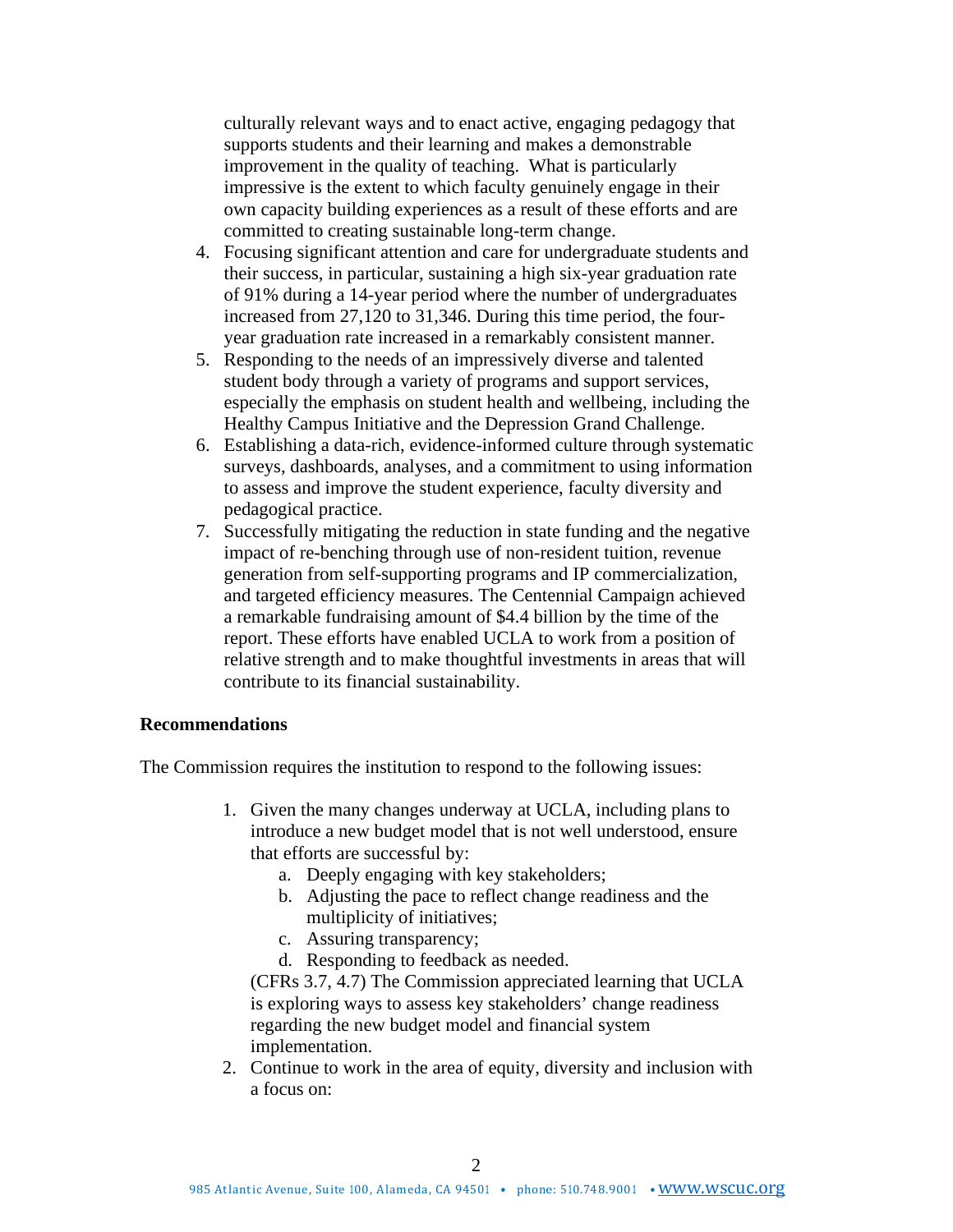- a. Eliminating equity gaps in retention and graduation rates and in recruiting and retaining faculty of color;
- b. Enhancing formal collaborations between the Office of the Vice Chancellor for Equity, Diversity and Inclusion and the cultural, educational, and resource support services for students across the campus.

(CFRs 1.2, 1.4, 2.13)

- 3. Strengthen communication regarding the approval processes and expectations for new programs among department chairs, deans, the Academic Senate, and the administration. (CFRs 3.7, 4.7)
- 4. Continue to deepen investment in the Los Angeles community and better document the impact and outcomes of UCLA's civic activities and programs. (CFRs 1.1, 4.6) The Commission appreciated learning that UCLA will be implementing a cloudbased repository for systematically tracking and reporting community engagement and public service activities.
- 5. Continue to actively optimize organizational models and in particular integrate the fragmented information technology units to make the total greater than the sum of the parts. (CFRs 3.5, 3.7, 4.7) The Commission appreciated learning that UCLA's information technology leadership will be exploring a comprehensive IT model that unifies the campus network, data management, and core systems while maintaining distributed services.

In taking this action to reaffirm accreditation, the Commission confirms that UCLA has addressed the three Core Commitments and has successfully completed the two-stage institutional review process conducted under the 2013 Standards of Accreditation. In keeping with WSCUC values, UCLA should strive for ongoing improvement and adherence to all Standards of Accreditation and their associated CFRs to foster a learning environment that continuously strives for educational excellence and operational effectiveness.

In accordance with Commission policy, a copy of this letter will be sent to the chair of the Board of Regents in one week. A copy of this letter will also be sent to President Janet Napolitano, University of California. The Commission expects that the team report and this action letter will be posted in a readily accessible location on the UCLA website and widely distributed throughout the institution to promote further engagement and improvement and to support the institution's response to the specific issues identified in these documents. The team report and the Commission's action letter will also be posted on the WSCUC website. If the institution wishes to respond to the Commission action on its own website, WSCUC will post a link to that response on the WSCUC website.

Finally, the Commission wishes to express its appreciation for the extensive work that UCLA undertook in preparing for and supporting this accreditation review. WSCUC is committed to an accreditation process that adds value to institutions while contributing to